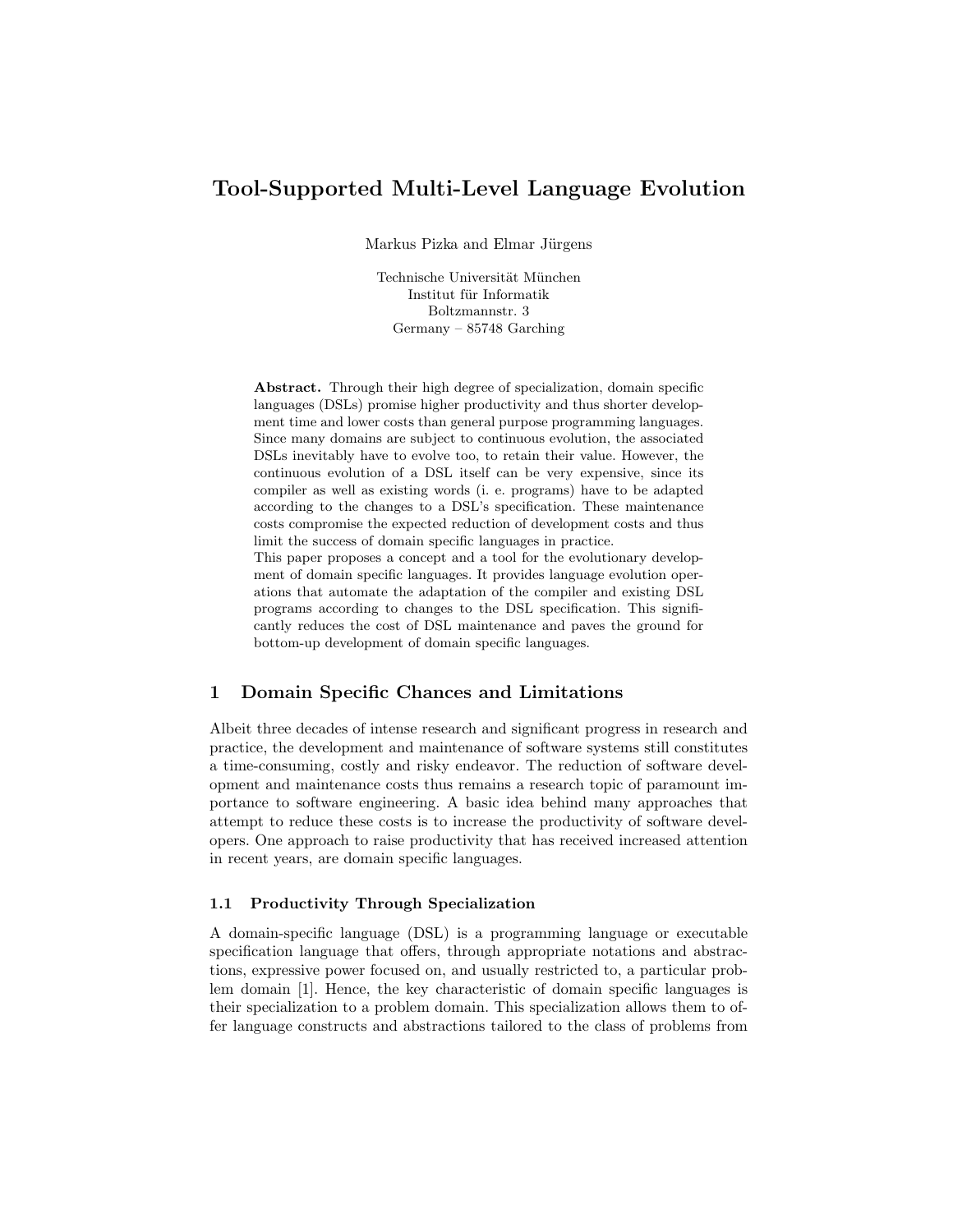this domain. DSLs typically allow these problems to be described very directly and concisely, requiring less developer effort than general purpose programming languages. DSLs thus have the potential to increase productivity and decrease costs of software development. Particularly prominent examples for the benefits of DSLs are found in the compiler construction field with specialized languages and generators (amongst others) for hashing (e. g. gperf), scanners, and parsers. Tools for the interactive design of graphical user interfaces, the query language SQL, interface definition languages like WSDL or modeling languages like MAT-LAB/Simulink add further examples for the benefits of DSLs, i. e. purpose-built languages with powerful generators.

Besides reduced development time and cost, DSLs are a promising mean to decrease the maintenance cost of software because of the reduced code size and increased comprehensibility, both due to the higher expressiveness of DSLs compared to general-purpose languages. The decrease of maintenance costs is particularly important since 60-80% of the costs of software are usually not devoted to initial development but to maintenance [2–4].

However, DSLs only help to reduce overall maintenance costs, as long as the costs for development and maintenance of the DSL itself can be amortized. If unanticipated changes to a domain require changes to the DSL definition, maintenance costs can be high, as noted in [5].

#### 1.2 Limitations

Thus, the success of DSLs is clearly still limited to few niches. To the extent of our own practical experiences and that of our commercial partners, the bulk of code that gets written, be it information systems in financial institutions or flight control systems for commercial aircrafts, makes little use of DSLs. Languages like Risla for Financial Products [5] are rare exceptions to the rule.

We state that there are at least three major reasons for this which we will explain more precisely in the following paragraphs. First are the costs of designing and implementing DSLs. Second, the limited capabilities of one-step generation and third, the constant need to evolve DSLs.

The multi-level language evolution concept and tool-support presented in this paper largely increases the applicability of DSLs by helping to overcome exactly these three current core difficulties in DSL design and implementation.

# 2 Challenges in DSL Design and Maintenance

The goal of the concept and tool-set presented in this paper is to increase the long-term applicability of DSLs by supporting an evolutionary and bottom-up oriented style for DSL design and implementation. The rationale for this approach is the need to overcome three major obstacles that we detail in the following paragraphs.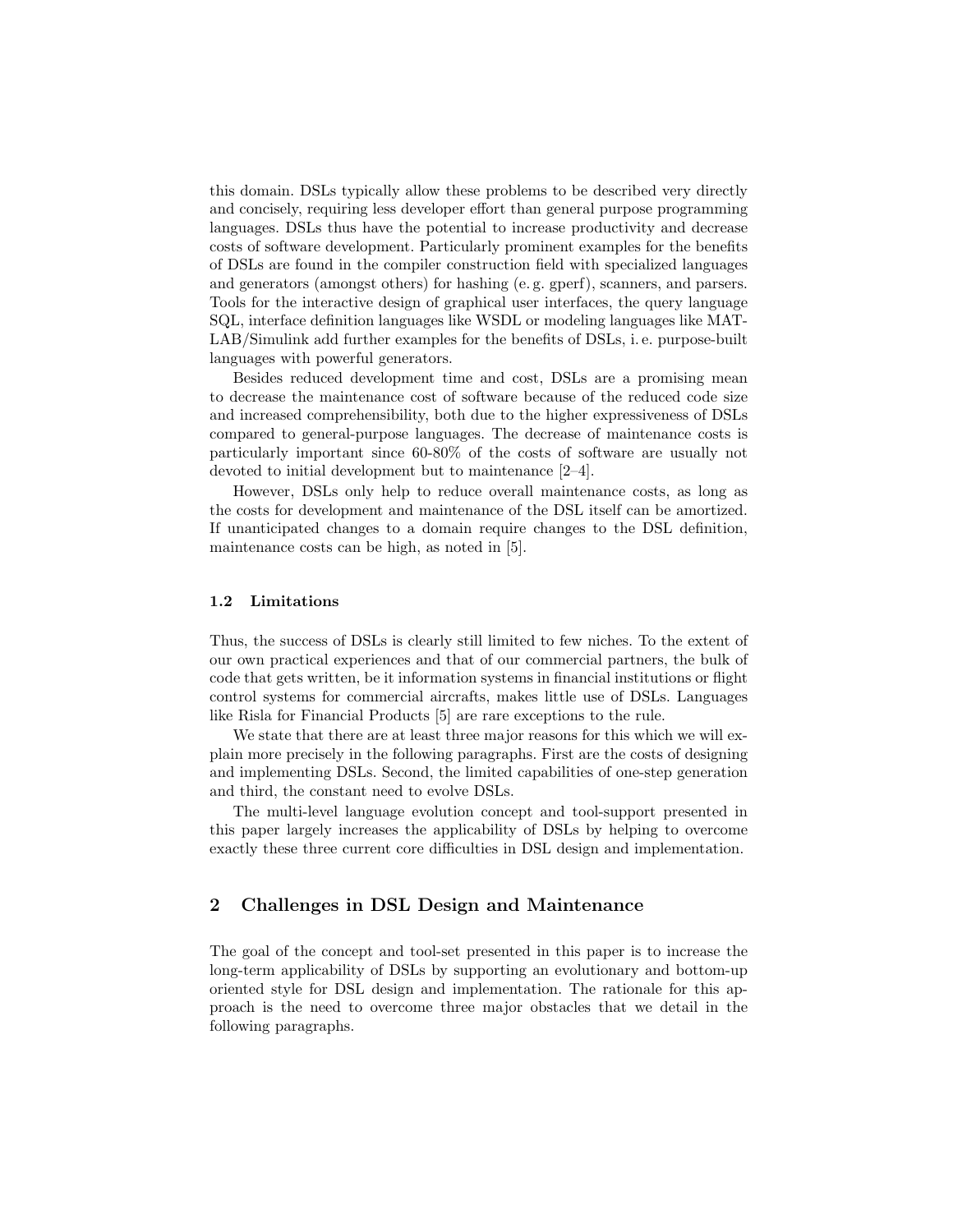#### 2.1 DSLs Are Expensive to Build

Though DSLs promise substantial gains in productivity, the development of DSLs itself is expensive and troublesome. [6] summarizes the difficulties of building DSLs adequately as follows:

DSL development is hard, requiring both domain knowledge and language development expertise. Few people have both. Not surprisingly, the decision to develop a DSL is often postponed indefinitely, if considered at all, and most DSLs never get beyond the application library stage.

Clearly, one of the primary contributions of DSLs is enabling reuse, i. e. reuse of abstractions and reuse of the knowledge about how to implement these abstraction in different contexts. As such, DSLs must cope with the same economic challenges like any other reuse oriented approach [7]. Building reusable components requires a costly analysis of the domain and its variability followed by an even more expensive implementation of reusable components<sup>1</sup>. The costs of planning and building such generalized components are usually a multiple of the costs of building a concrete solution to a particular problem [7]. Hence, building DSLs only pays-off after repeated successful use of the DSL. However, due to the constant change of requirements and the execution environment [8], the future use of a DSL is uncertain and building DSLs is economically risky. Note, that this risk increases with the degree of specialization respectively the potential benefit.

#### Requirement 1 (Stepwise Bottom-Up Generalization)

To reduce the uncertainty of the benefit of DSL design and implementation, DSLs should be built in an incremental and bottom-up oriented manner instead of the currently predominant top-down and big-bang like approach. To support this style of DSL development, means for the step-wise generalization of existing concepts and solutions as needed are required.

If DSLs can be built by gradually abstracting and flexibilizing existing solutions (including DSLs) as needed, then the cost of building a DSL will never significantly exceed the costs of developing the desired new solution from scratch, but often provide immediate pay-offs. No effort has to be put into speculation about future requirements and there is no need for risky in advance investment into flexibility that could possibly be needed in the future.

#### 2.2 Generators are no Oracles

A DSL usually requires a generator that reads a word<sup>2</sup> of the domain specific language and produces a word in the desired target language. Program generators for DSLs are nothing but program transformation systems providing a

<sup>&</sup>lt;sup>1</sup> In case of DSLs represented through the domain language and a code generator.

 $2$  The term *word* is used as in formal language theory to denote strings that conform to the language syntax.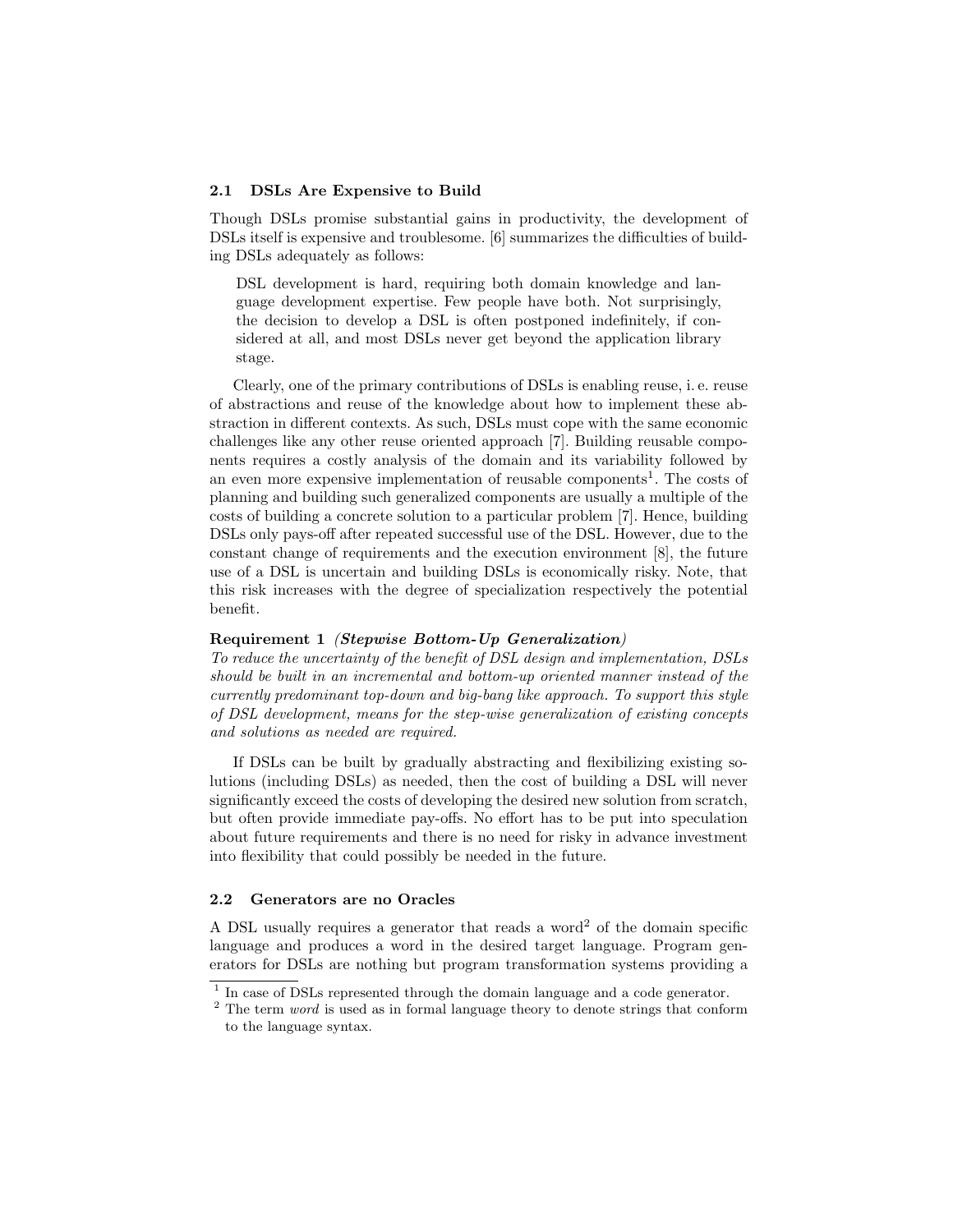

Fig. 1. Generator basics

translation from a higher to a lower level language, (also called synthesis or compilation). Hence, program generators are subject to the same inherent limitations as conventional compilers that translate from C to Assembler or Java to Byte-code, though program generators usually operate on a higher level of abstraction.

Figure 1 illustrates the basic structure of a program generator G. G reads words  $v \in L_1$  and produces words  $w \in L_2$  by first performing an analysis A of  $v$  and then synthesizing  $(S)$  result  $w$ . The whole benefit of this strategy corresponds to the distance between the level of abstractions of the input and the output languages, denoted by  $A(L_1)$  and  $A(L_2)$ . Basically<sup>3</sup>, there are three different possibilities:

- $A(L_1) = A(L_2)$ : The DSL  $L_1$  and its generator G are useless from a productivity perspective. G does not contribute any decisions to the implementation. All details of the output  $w$  are already specified in the input  $v$ .  $G$  only rephrases  $v$  which might increase readability of  $v$  compared to  $w$  but not reduce its complexity.
- $A(L_1) > A(L_2)$ : This means that some details of w are not described in v but G decides on the implementation of these details. Examples are the allocation of memory for local variables in C compilers or the optimization of an SQL query. Here, the gains for the user of  $L_1$  are obvious. By leaving some decisions on *how to* implement  $w$  up to  $G$ ,  $v$  becomes shorter and more declarative, by describing G what to implement.
- $A(L_1) >> A(L_2)$ : Unfortunately, the possibility to stretch the distance between  $A(L_1)$  and  $A(L_2)$  is very limited because of computational complexity. Even basic decisions, like the allocation of registers, turn out to be NP-hard [9]. It is our conviction, that mapping higher level descriptions such as a financial service specification to Java classes and objects efficiently will have to cope with similar complexity issues. Usually this complexity is circumvented by accepting suboptimal decisions and thereby reduces quality of the output. The wider the gap between  $A(L_1)$  and  $A(L_2)$  gets, the less information will be available to the decision maker G resulting in a weaker result  $w$  in terms of performance, reliability, usability and so on. Clearly, reduced quality is counterproductive for reuse. McIlroy stated in 1968 "No user of a particular member of a family should pay a penalty in unwanted generality" [10]. E. g. current Object-Relational mapping tools suffer from this trade-off.

This leads to the following contradictory observation:

<sup>&</sup>lt;sup>3</sup> Ignoring reverse engineering, since it cannot increase productivity, where  $A(L_1)$  <  $A(L_2)$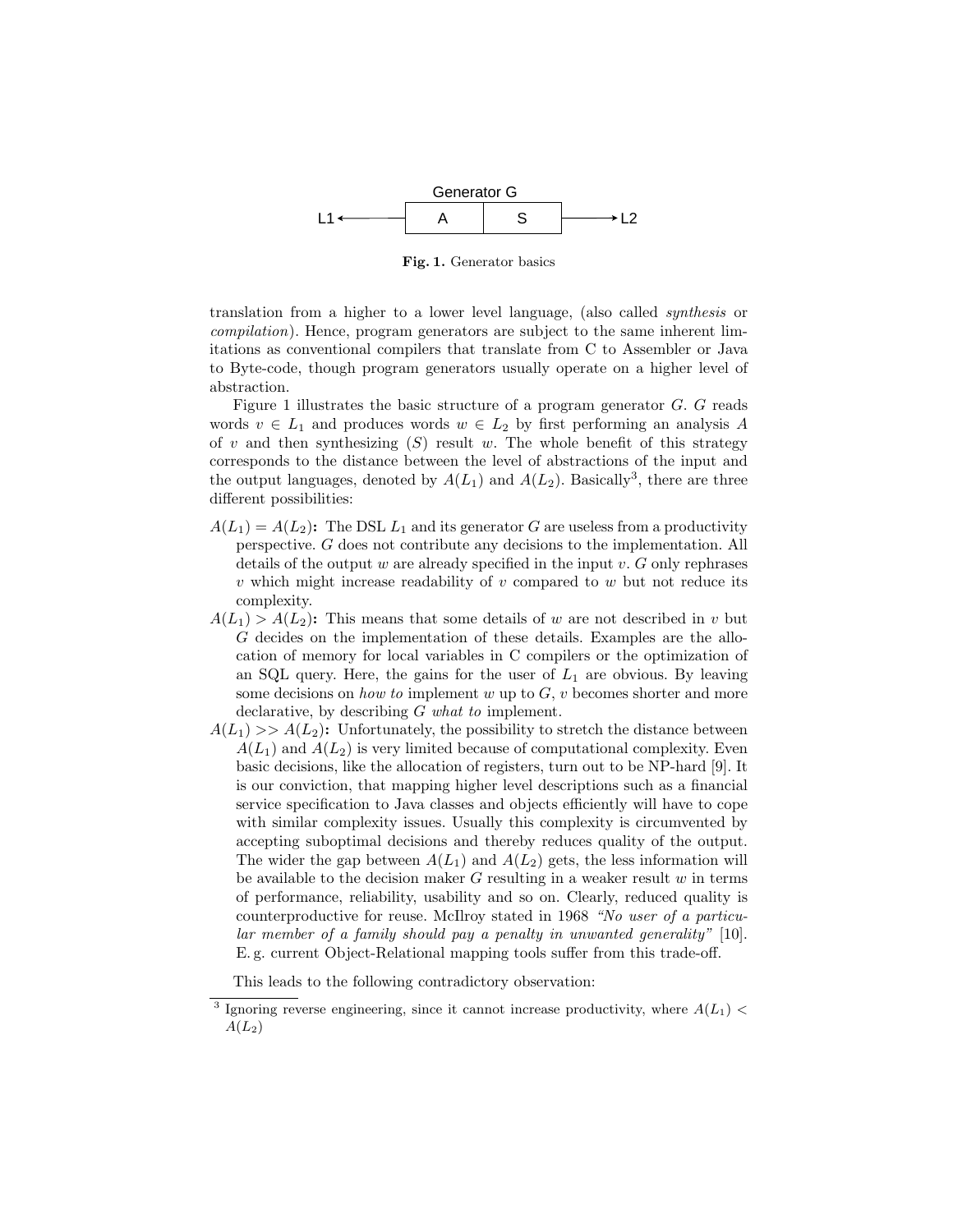- 1. The benefit that can be gained from a single generator is inherently and severely limited. We are convinced that there will not be a single flexible DSL for some high-level business domain with a generator that maps it to high-quality Java code.
- 2. To gain a significant advantage from a DSL, the gap between the level of abstractions of the input and the output has to be wide (see  $A(L_1) > A(L_2)$ ).

The concept and tool-set presented in this paper aims at solving this concept by fulfilling the following requirement.

#### Requirement 2 (DSL Layering)

The design and implementation of a DSL should not be limited to a one-step compilation but support layers of DSLs and a staged generation process with additional user input at each stage.

Note, that staging further increases the complexity and costs of building and maintaining the DSL as discussed in 2.1 because changes on one stage might affect other stages, too. Again, ruling this complexity requires a tool-set that aids in gradually adapting the DSL hierarchy as needed (see requirement 1).

### 2.3 Language and Word Evolution

While building a DSL is costly, building layered DSLs is even more expensive and maintaining a single or even layered DSL is even worse because nothing is more constant than change entailing a constant need for evolution [8].

The design and implementation of a DSL trivially depends on the requirements of the domain. With the exception of DSLs that model a technical domain, such as regular expressions or SQL, the requirements are directly connected with the business processes in this domain. Unfortunately, business processes are very volatile [11], simply because business process agility is the mean to achieve competitive advantages.

This poses a serious difficulty for DSLs. On the one hand, a DSL should be high-level or in other words as close to the business processes as possible in order to provide increased productivity compared to a general purpose language. On the other hand, the tighter the DSL is connected with the business processes, the more fragile it gets and the more often it will have to be changed, which in turn reduces the benefits of possible reuse.

A non-trivial change to an existing DSL  $L$  leading to a new DSL version  $L'$ requires the following three major steps:

- 1. Change of the definition of  $L$  its syntax and semantics.
- 2. Adaption of all tools processing  $L$ ; at least the corresponding compiler or generator but possibly also syntax aware editors (e. g. highlighting), debugger, etc.
- 3. Transformation of all already existing words (programs)  $w \in L$  into language  $L'.$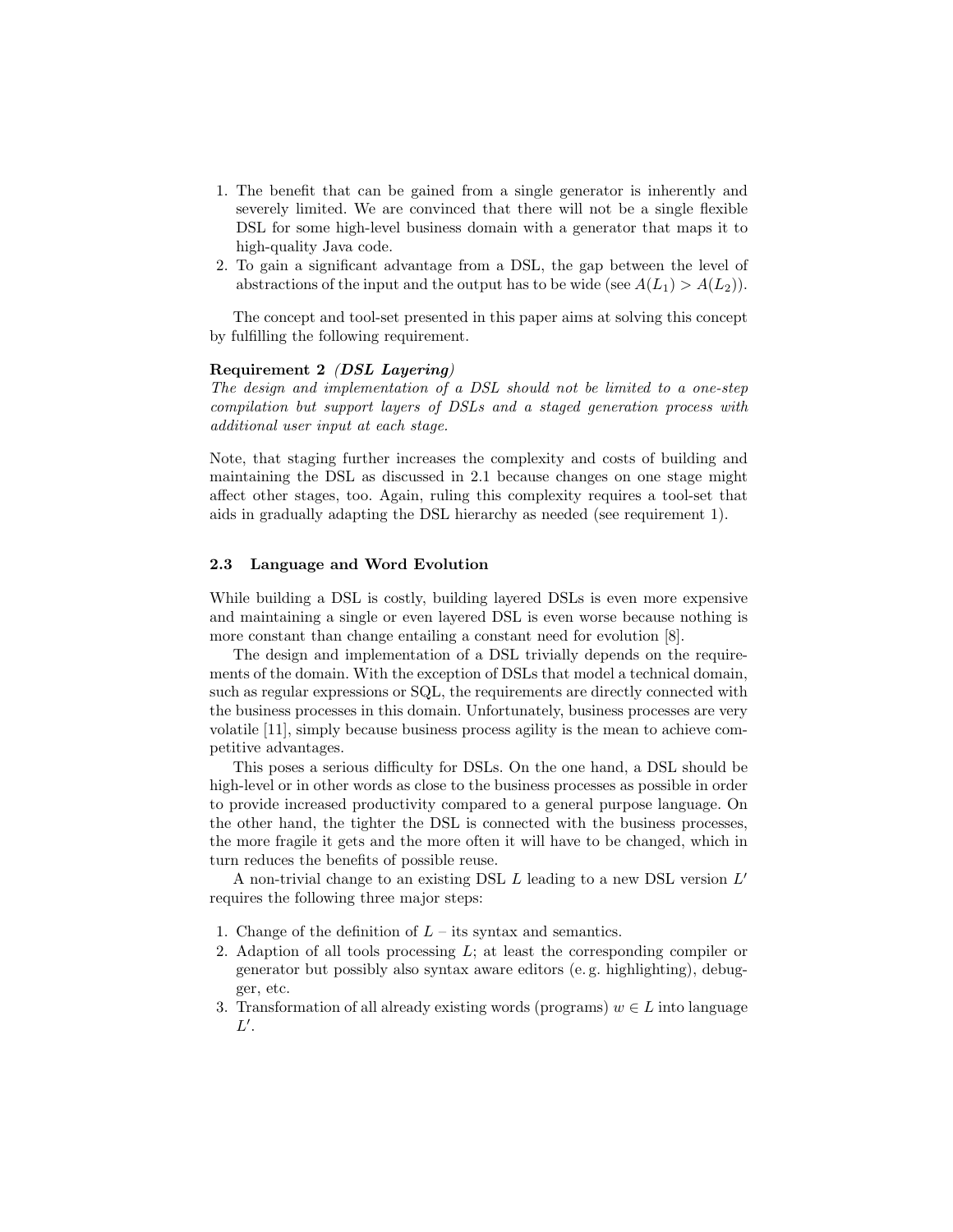As an alternative to step 3, one could also maintain older versions of DSLs so that words in older versions of the language could still be used and changed independently of newer versions of the language. However, this would create a complicated configuration management problem and in addition to this, users of older versions of the language could not benefit from any advantages of newer versions and new tools. In practice, this drawbacks forces users to migrate their words to the new version.

Hence, most DSLs will have to evolve over time, including the tools that process these DSLs and words written in these languages. Without adequate tool-support, DSL evolution is a complex, time-consuming, and error-prone task that severely hampers the long-term success of a DSL.

Requirement 3 (Automated Co-Evolution) DSL maintenance is inevitable for most realistic domains and requires adequate tool support. The transformation of existing words and the adaptation of language processing tools according to changes of the language has to be automated as far as possible.

Note that this requirement complements requirement 1 because the toolsupported co-evolution of language, tools and words is a contribution to stepwise bottom-up generalization as formulated in requirement 1.

# 3 Related Work

The work presented in this paper combines DSLs [1] and generative programming [12] with elements of program transformation [13] and compiler construction, as well as software evolution  $[8]$ . Within this general context, the evolution concept has strong relations with Grammar Engineering and language evolution as described in the following paragraphs.

### 3.1 Grammar Engineering

In [14], Klint, Lämmel and Verhoef argue that although grammars and related formalisms play a pervasive role in software systems, their engineering is insufficiently understood. They propose an agenda that is meant to promote research on Grammarware and state research challenges that need to be addressed in order to improve the development of grammars and dependent software.

One of these challenges is the development of a framework for grammar transformations and the co-evolution of grammar-dependent software. The Grammar Evolution Language proposed in this paper offers such grammar transformation operations, and the automatic generation of compilers from DSL definitions with static validation of path expressions aims at the desired co-evolution of one important instance of grammar-dependent software, namely the compiler.

In  $[15]$ , Lämmel proposes a comprehensive suite of grammar transformation operations for the incremental adaptation of context free grammars. The proposed operations are based on sound, formal preservation properties that allow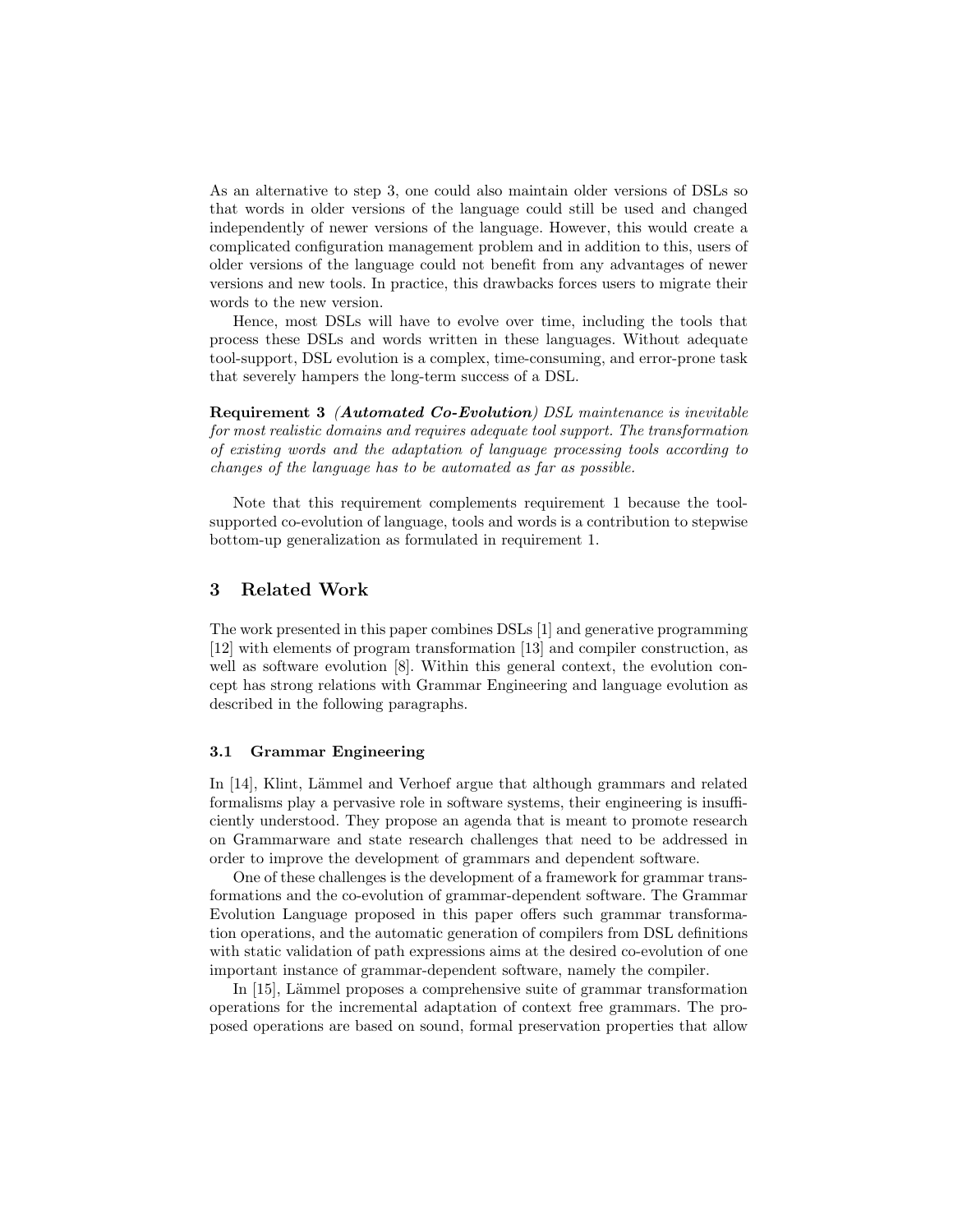to reason about the relationship between grammars before and after transformation. [16] and [17] present systems that implemented these evolution operations to incrementally transform LLL and SDF grammars.

Lämmel's grammar adaptation operations inspired the design of the Grammar Evolution Language used in our approach as a mean to automate language evolution. However, this paper focuses primarily on the coupled evolution of grammars and words of the language described by these grammars. Compared to the operations suggested by Lämmel, the Grammar Evolution Language sacrifices the formal basis to allow for simpler coupled evolution operations. It would be desirable to combine the coupled evolution capabilities proposed in this paper with the formal preservation properties proposed by Lämmel in future versions of our tool Lever.

#### 3.2 Evolution of Language Specifications

TransformGen is a system that generates converters that adapt programs according to changes of the language specification [18, 19]. While TransformGen automatically produces converters for local<sup>4</sup> changes, non-local transformations must be specified manually. Furthermore, non-local transformations cannot be reused between recurring evolution operations.

TransformGen only targets the adaptation of words but does not take language processing tools into account. The tool Lever presented in this paper goes one step further by semi-automating the adaptation of compilers, too. Moreover, Lever supports reuse of coupled transformations.

#### 3.3 Schema Evolution in Object Oriented Databases

Regarding a data base schema as a language and the information contained in a data base as the words of this language allows to relate schema evolution with program transformation. Co-evolution of language and words is of predominant importance to this field and studied in various works.

In [20], Banerjee proposes a methodology for the development of schema evolution frameworks for object oriented databases (OODB) that was used in the ORION OODB system. The methodology suggests invariants for consistent database schemas and evolution primitives for incremental changes to the database. The evolution primitives perform coupled updates of both the schema and the objects in the database. Similar schema invariants and update primitives were proposed in [21] for GemStone OODB. The DSL Dictionary invariants that we use in our approach were inspired by these ideas. In [22], Ferrandina describes the schema evolution approach used in the  $O<sub>2</sub>$  OODB. In contrast to the coupled evolution primitives of ORION, it performs schema and data updates separately. While a declarative language is used for schema updates, migration of objects to new schema versions is based on user-defined conversion functions. Through this separation,  $O_2$  is able to support global evolution operations. The

<sup>4</sup> Local transformations are restricted to the boundary of a grammar production.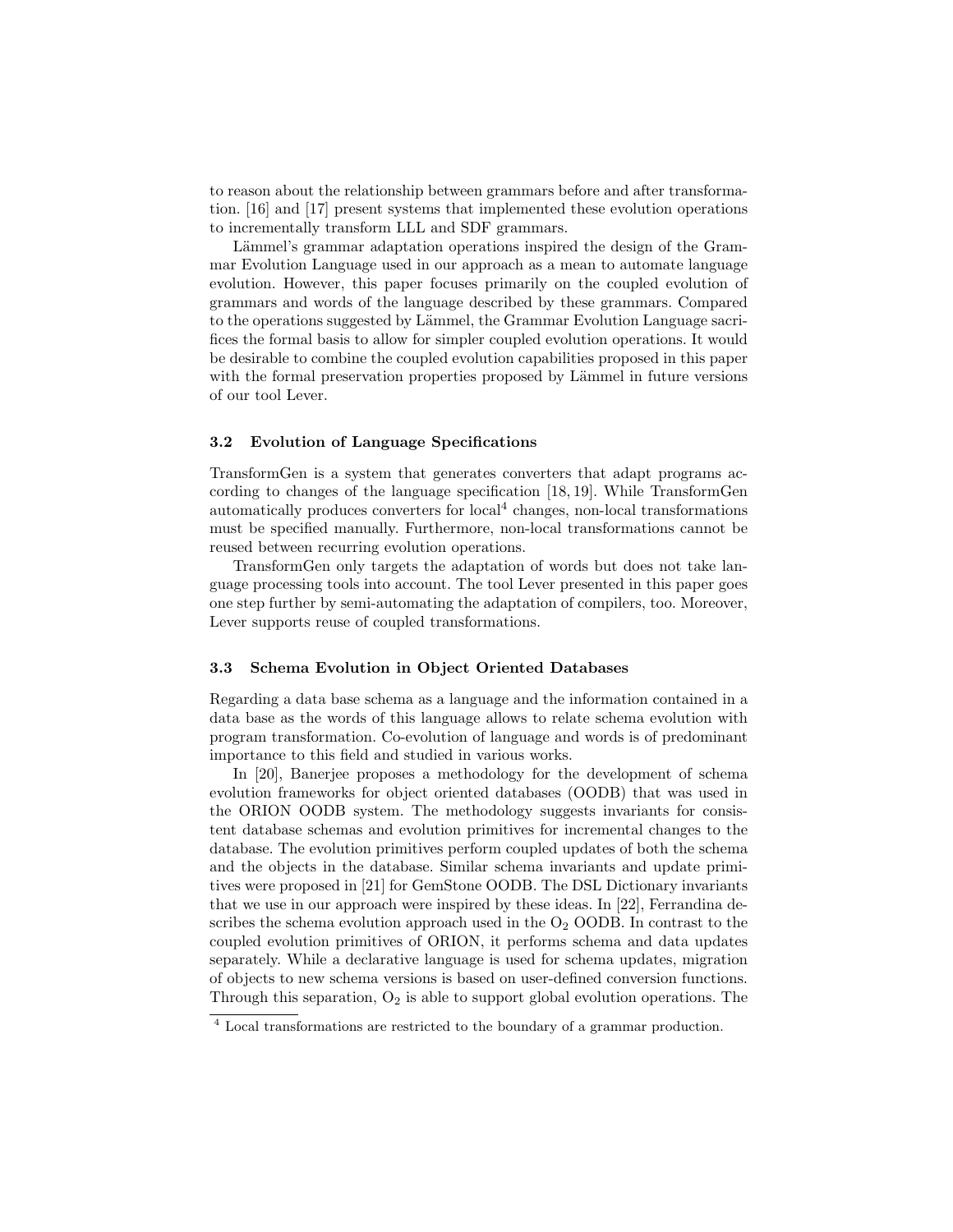approach presented in this paper extends this idea by separating grammar and word evolution language without requiring user-defined functions in a general purpose language.

The SERF schema evolution framework [23] uses OQL for schema and data manipulations and transformation templates, in order to provide extensible, coupled evolution operations. The transformation templates combine the advantages of the above mentioned approaches, by allowing both local and global transformations to be specified using expressive, coupled evolution operations affecting both schema and data objects. These transformation templates stimulated the use of Jython procedures to form language evolution statements by coupling grammar and word evolution language statements in the approach presented here.

### 4 Language Evolution Concept

The core concepts of the proposed approach to construct multi-level DSLs (see 4.1) incrementally are grammar, word, and language evolution languages (4.3), and a generator architecture that is built around DSL histories (4.4).

#### 4.1 Divide and Conquer

According to requirement 2 of section 2, layering DSLs is a key design principle for building powerful DSLs that map high level specifications to their implementation. Figure 2 illustrates the difference between one-step generation and the layering proposed in this paper.



Fig. 2. Staged versus one-step generation

On a theoretical level, staging the compilation process as shown on the left into three generators  $G_1, G_2$ , and  $G_3$  that produce the output t in a sequence,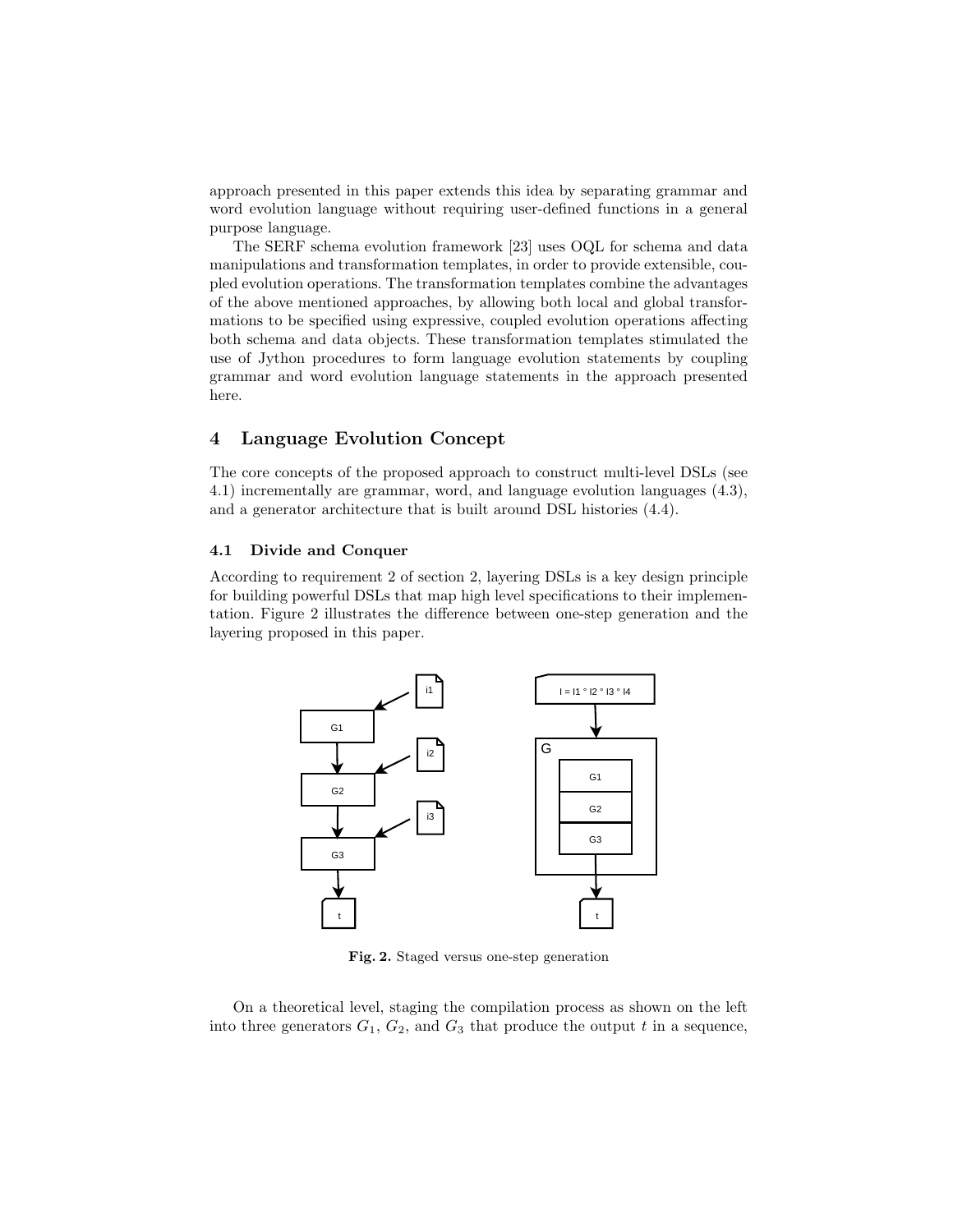seems identical with one-step generation of a composed generator G as shown on the right hand side; with the technical exception that inputs  $i_1, i_2$  and  $i_3$  are not fed into the generation process at once but at the beginning of each stage. In fact, the concatenation of the various inputs  $i = i_1 \circ i_2 \circ i_3$  could be regarded as a word of the language  $I$  that results from concatenating the input languages  $I_1$ ,  $I_2$ , and  $I_3$ .

However, there are strong differences between the staged or the one-step generation model when it comes to the implementation of the DSL. Note, that not only the input fragments  $i_2$  and  $i_3$  depend on  $i_1$  respectively  $i_2 \circ i_1$  but also every language  $I_n$  depends on all inputs previous to stage n. Technically speaking,  $I_n$  corresponds with the information needed by  $G_n$  to further drive with the generation process in the situation created by  $i_0, \ldots, i_{n_1}$ . Now, specifying the unified language  $I$  of all possible input sequences would theoretically be possible but technically impractical. It would yield a undesirable DSL with numerous semantical conditions and exceptions allowing and restricting the use of language elements within a word of the language depending on arbitrary prefixes of the word.

In addition to the improved structuring of DSL, the staged model also indicates a feasible way of implementing complex generation process by dividing the task into separate steps with individual inputs at those points where it is needed. Though this might seem surprising for DSL design and implementation, this is exactly the strategy that system level software uses successfully to map highlevel applications to system-level representations for execution. E.g. the  $C++$ source code  $i_1$  gets compiled with the C++ compiler  $G_1$ . The link-loader  $G_2$ further sets the memory layout according to whether the user wants to execute the code as a stand-alone application or a shared library as specified in  $i_2$ . The operating system kernel  $G_3$  then maps the results of these steps to main memory pages, CPU cycles, and so on according to the priorities of the user  $(i_3)$ . Imagine the same process without staging. It would surely be possible but either hard to comprehend or less flexible.

#### 4.2 Generator Maintenance By Transformation

Maintaining such a sequence of dependent generators is highly complex by itself and only practical with adequate tool-support. For example, if the top level DSL  $I_1$  must be changed to accommodate a new feature, there is a high probability that the output of  $G_1$  changes too, entailing the need for changing  $I_2$ ,  $G_2$ , and so on. All of these changes of languages  $(I_n)$  and programs  $(G_n)$  can themselves be treated as language and program transformations. Hence, the evident tool to maintain a staged DSL is itself a DSL for the domain of DSL manipulation.

The crucial element of this overall architecture is the top-level language evolution language and the meta-level generator  $H$ . Our tool called Lever<sup>5</sup> presented in section 5 implements significant parts of such a meta-level generator based on grammar and word evolution languages.

 $\overline{\phantom{a}}^5$  Language evolver.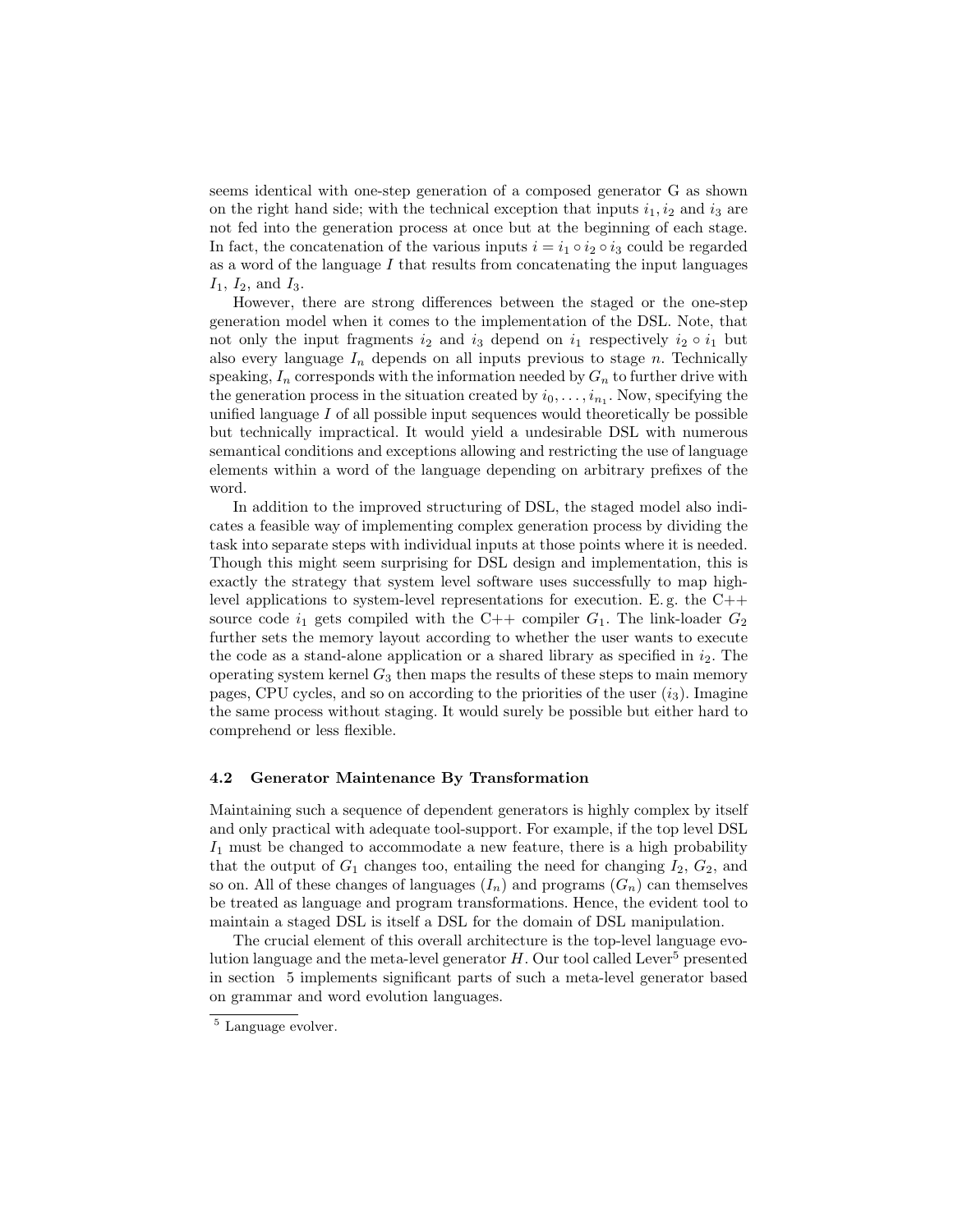#### 4.3 Language Evolution Operations

The three proposed evolution languages for the manipulation of DSL specifications are displayed in Figure 3.



Fig. 3. Evolution languages

Grammar Evolution Language (GEL) transforms the syntax and static and translational semantics of a DSL. GEL operations can be used for both creating the initial version as well as modifying it in order to yield subsequent versions of a DSL.

The GEL is complete in the sense that its statements can be used to transform any DSL syntax (and semantics) into any other DSL syntax (and semantics).

Word Evolution Language (WEL) statements work on the syntax trees of DSL words. During language evolution, they are used to perform syntax tree transformations to compensate changes of the underlying grammar.

WEL is complete in the sense that its statements can be used to transform any syntax tree into any other syntax tree and thus to compensate arbitrary changes to the DSL specification.

From the point of view of expressiveness, the combination of these two evolution languages allows the specification of all possible transformations that might arise during the evolutionary development of a DSL.

However, from the point of view of usability, a third evolution language is desirable: the grammar and word evolution languages merely provide a low level of abstraction. Even simple coupled evolution operations, such as renaming a keyword in the syntax and all existing words, require at least two evolution operations – one from each language. Furthermore, coupled transformation knowledge cannot be reused to simplify recurring evolution operations. This gap is filled by the third evolution language.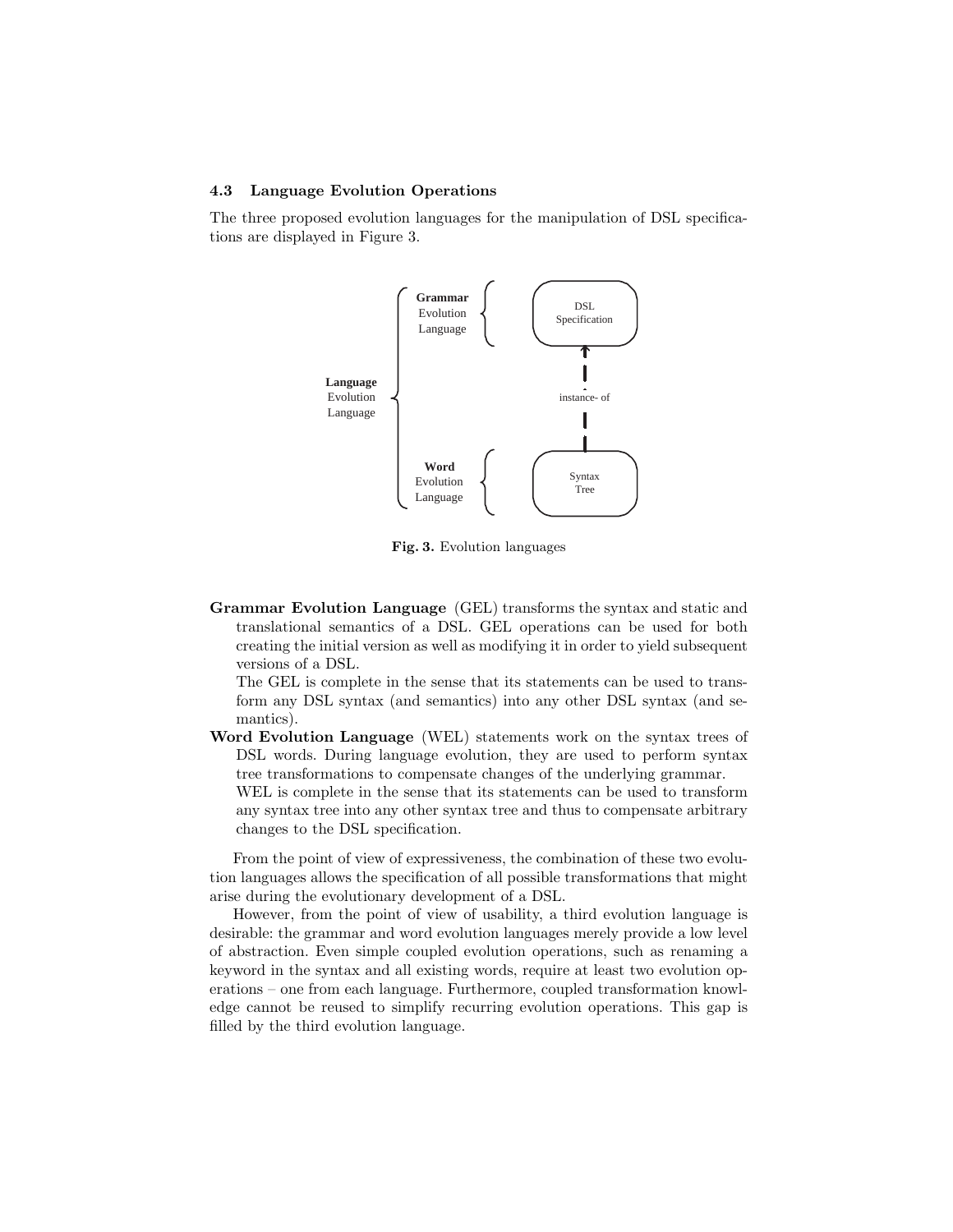Language Evolution Language (LEL) statements perform coupled evolution of both the grammar and the syntax tree. They provide a higher level of abstraction to users and enable reuse of coupled transformation knowledge. LEL builds on the GEL and WEL to implement its transformations.

LEL can be conceived as a procedure mechanism that uses GEL and WEL statements in the bodies of LEL procedures.

### 4.4 Evolution Architecture

Figure 4 shows the central components of the architecture of our language evolution tool Lever.

All evolution operations applied during the construction and evolution of a DSL are stored in the DSL History. The DSL History thus contains transformation information that specifies the delta between consecutive versions of a DSL. This transformation information is used to automatically adapt both the DSL compiler and existing DSL words to conform to the latest language version.



Fig. 4. Lever architecture

- DSL History contains evolution operations that define specifications for all versions of a DSL: The first evolution operations create the DSL specification for the initial version of a DSL. Subsequent evolution operations transform the DSL specification to yield later DSL versions.
- DSL Specification is a comprehensive, declarative specification of the syntax and static and translational semantics of a single version of the DSL. It is explicitly available at runtime and drives the compilation process.
- Syntax Tree is the in-memory representation of DSL words. It is an abstract syntax tree that is decorated with concrete syntax and semantic attributes.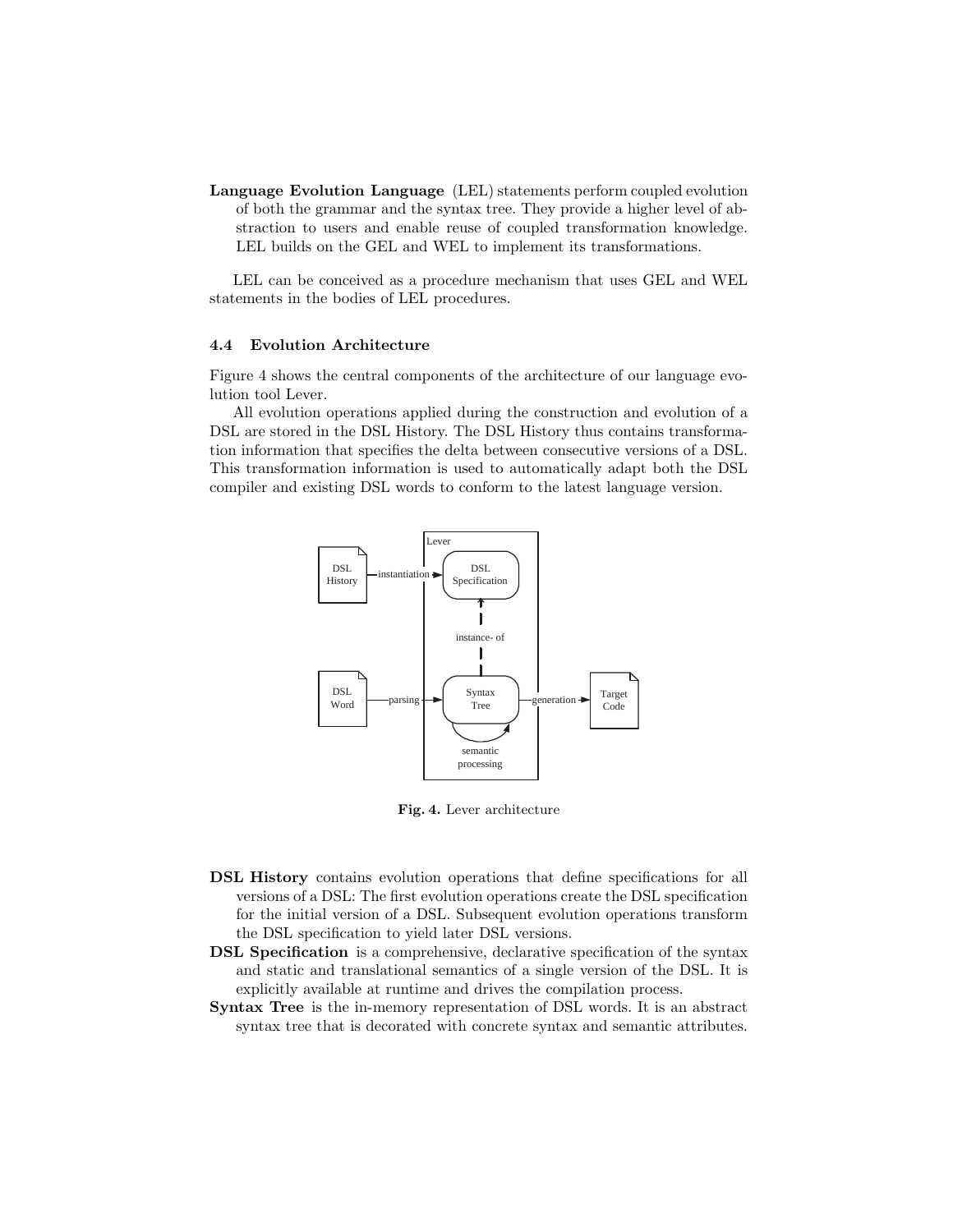DSL Word is the input for the compilation process. DSL words are versioned to allow the identification of the DSL version in which the word was written. Target Code is the result of the compilation process.

Compiling Words of Arbitrary Versions The information contained in the DSL history allows to translate DSL words written in any version of the DSL. During the compilation process, the following steps are performed:

- 1. Identification of the DSL word's language version.
- 2. Execution of the evolution operations from the DSL history in order to create a DSL specification in the corresponding language version.
- 3. Generation of a parser from the information in the DSL specification. The parser is then used to instantiate the syntax tree from the DSL word.
- 4. Transformation of DSL specification and syntax tree to the latest language version. Versions of the DSL dictionary and the syntax tree are compared with this latest DSL version. If needed, the DSL history is used to transform both the DSL specification and the syntax tree to the latest version.
- 5. Semantic processing: according to the DSL semantics contained in the DSL specification, target code for the syntax tree is computed and written to the output.

### 5 Implementation: Lever

The proposed evolution operations and evolution architecture is implemented prototypically in our tool Lever. Lever is implemented in Java. Evolution languages are implemented as internal DSLs in Jython [24], the Scannerless Generalized LR parser (SGLR) [25] is used for parsing and the velocity template engine is used for code generation.

### 5.1 DSL Specification Formalism

Lever uses an object oriented interpretation of attribute grammars<sup>6</sup>[26] as specification formalism for both syntax and semantics of a DSL. In Lever, DSL specifications are called DSL Dictionaries, since they define the syntax and semantics of every word a language comprises.

In DSL dictionaries, semantic rules specify how target code gets generated from the data contained in the syntax tree. In order to cleanly separate target code fragments, code generation logic and syntax tree access from one another, DSL dictionaries use code generation templates as semantic rules. Access to the syntax tree from within code generation templates runs via XPath [27] expressions.

Every access to the syntax tree from within a semantic rule introduces a dependency between the rule and the syntax tree. Language evolution operations

 $6$  Context free grammars extended with semantic attributes and rules for their computation.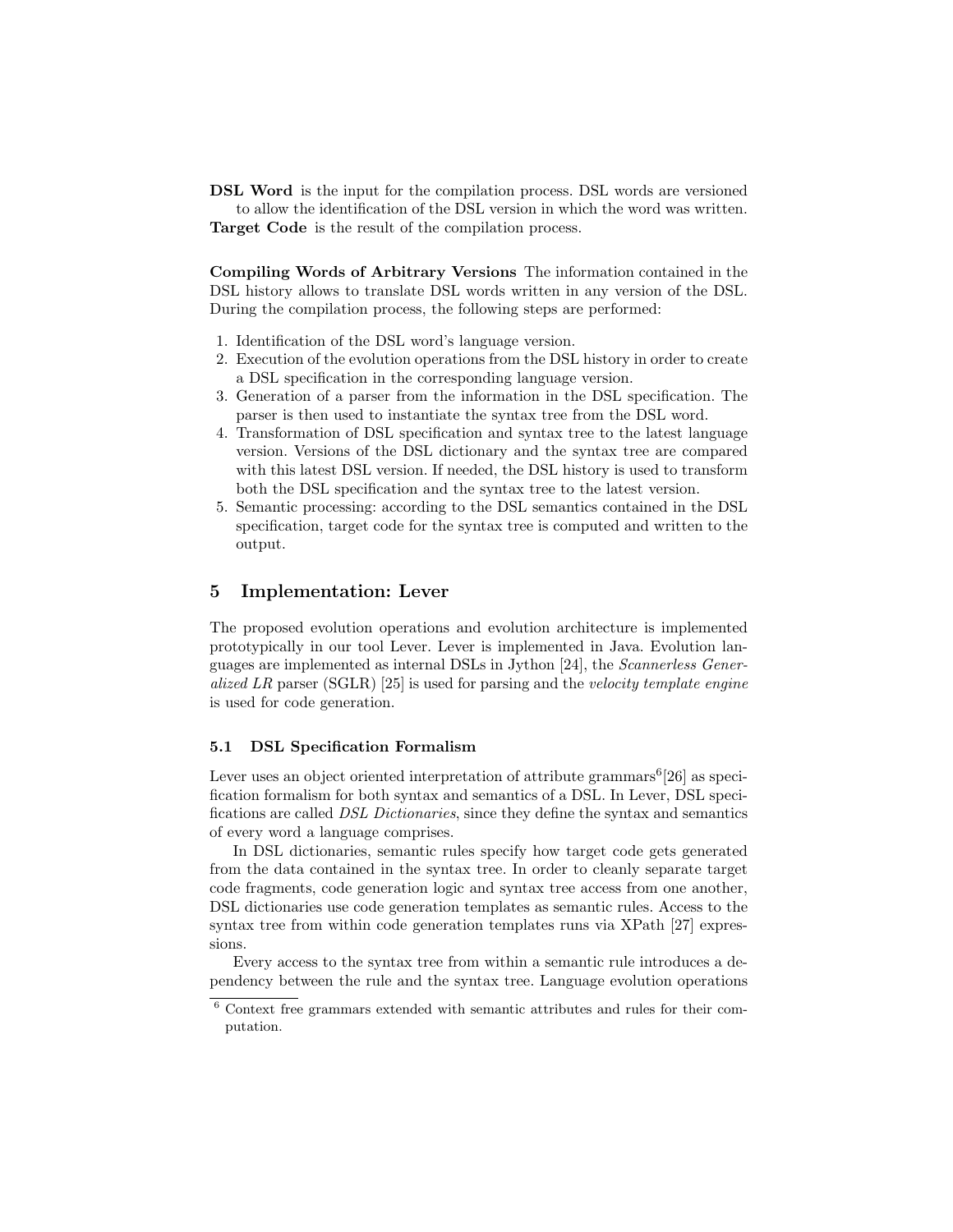may change the shape of the syntax tree and thus potentially break these dependencies. In order to support DSL architects, Lever can statically validate all XPath expressions against the DSL dictionary and thus detect broken dependencies during language evolution.

#### 5.2 Evolution Operations in Lever

The Grammar Evolution Language (GEL) comprises statements to declare nonterminals, to create, rename and delete productions, to add, modify and remove (literal, terminal or nonterminal) production components and (inherited or synthesized) attribute declarations, to set semantic rules, to change the order of production components and to influence priorities and associativity of productions. Every GEL statement operates on a single DSL Dictionary element.

The Word Evolution Language (WEL) comprises statements that use XPath expressions to select, insert, update and remove nodes from the syntax tree. Furthermore, it contains statements to declaratively construct syntax tree fragments and change the dictionary element a syntax tree node instantiates.

The Language Evolution Language (LEL) comprises statements for recurring coupled evolution operations, such as the introduction or removal of literal or terminal symbols, the encapsulation or in-lining of production components or the renaming of productions or literals (i.e. keywords).

#### 5.3 Limitations

The current version of Lever only automates the adaptation of the DSL compiler. Additional tools, such as a debugger, pretty printer or syntax aware editor still have to be maintained manually.

Furthermore, Lever currently only targets textual DSLs. However, it is our conviction, that the stated problems also hold for visual DSLs and we believe that the concepts this paper proposes can also be applied to them.

# 6 Case Study: Catalog Description Language

As a proof of concept, Lever was applied to develop a specification language for product catalog management systems in an evolutionary way. The results show the feasibility of the proposed approach to DSL development.

Due to space constraints, this case study only demonstrates language evolution in a single stage scenario. On a conceptual level, this can be justified, since the conceptual distance between the DSL and the target code framework is small enough to allow for generation of high-quality Java code.

#### 6.1 Domain

Product catalogs are collections of structured product documents. Each document belongs to a product family. Typically, all documents within a product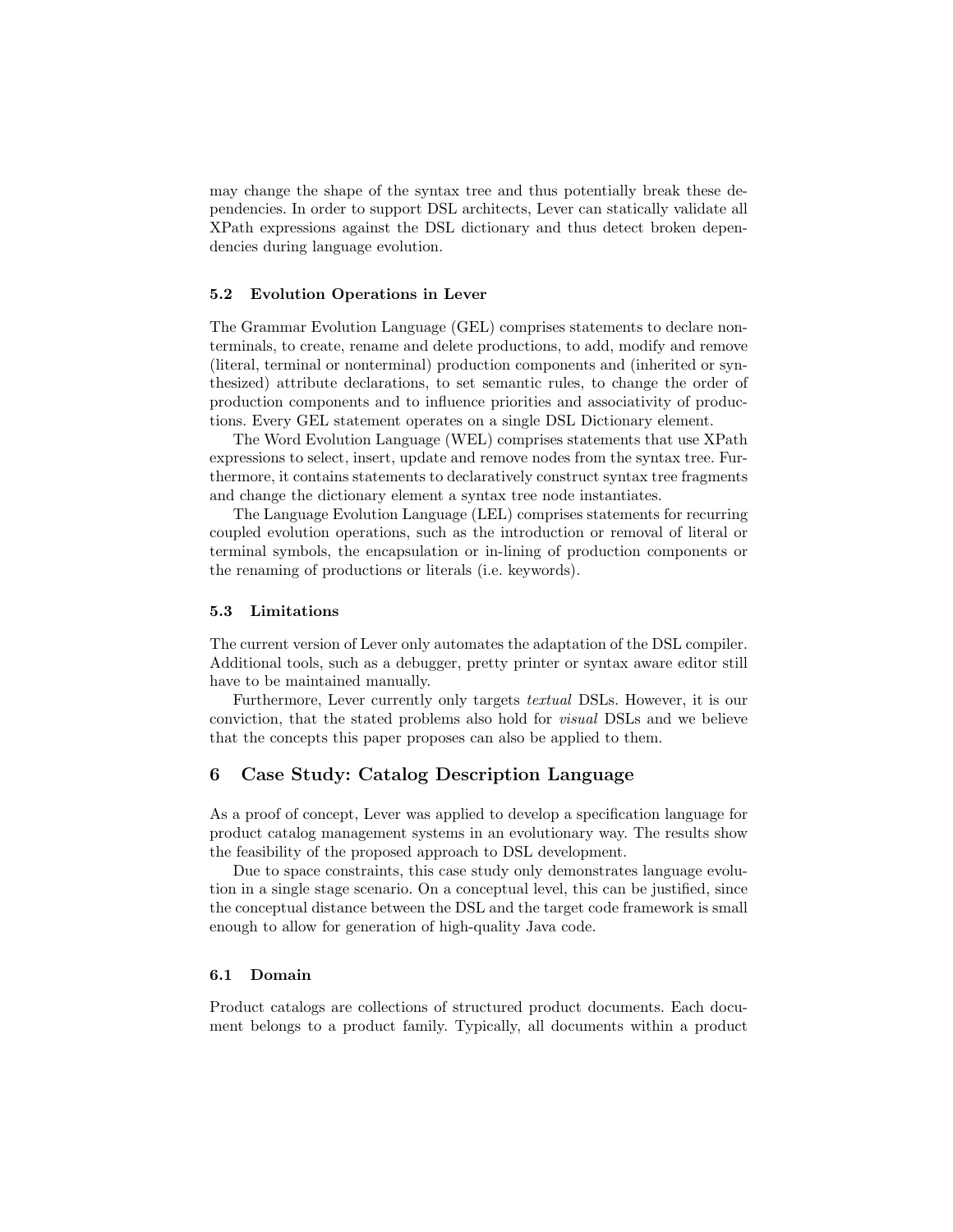family share the same structure, whereas different families have different document structures.

Catalog management systems are used to create, manage and publish product catalogs. This comprises the creation, manipulation and deletion of documents by users, and the persistence and export of catalog data to different media. Catalog management systems are data-centric. Thus, solution domain artifacts that implement editors, display forms, persistence and data export depend on the structure of the documents the implemented catalog comprises. Implementing each artifact by hand—for every single document structure contained in a catalog—is tedious, error prone and costly.

The goal of the *Catalog Description Language (CDL)* is to provide a declarative specification language for product catalogs, from which these structuredependent artifacts can be generated. This increases the level of abstraction of catalog management system development, by using generation to replace stereotype implementation activities.

Target System The Catalog management systems generated from CDL specifications comprise two types of code: generic framework code, which implements functionality common to all catalog management systems, and catalog specific code, which gets generated from CDL specifications.

As suggested by the Generation Gap pattern [28], inheritance is used to separate generic framework code (which resides in base classes) from catalog specific, generated code (which resides in generated subclasses).

The catalog management systems use a simple Model View Controller [29] architecture (compare Figure 5): A central Model stores all documents of a catalog. DocumentViewers (that serve both as viewers and controllers) are used to display and edit documents. Common functionality resides in the abstract base classes Document, Display and Editor in the framework package.

The document structure specific code resides in classes in the generated package, which derive from the abstract base classes. For each document family specified in a CDL document, a document class, a display class and an editor class are generated.<sup>7</sup>

Figure 6 shows the different conceptual layers of the catalog management system ordered by their level of abstraction. The higher an artifact appears in the figure, the higher its specialization and potential fitness to solve a domain problem and thus the lower its reusability to other problems in the domain.

Initial Language Version Listing 1.1 shows an exemplary specification<sup>8</sup> for a tool catalog written in the initial version of CDL. The file specifies document structures for two product families: Wrenches consist of a single multi-line text field Description, whereas Drills comprise one single-line text field Headline and

<sup>7</sup> The current version uses serialization as a generic persistence mechanism and does not support data export. In a future version, persistence and export code will also be generated from document structure specifications.

<sup>8</sup> simplified due to space constraints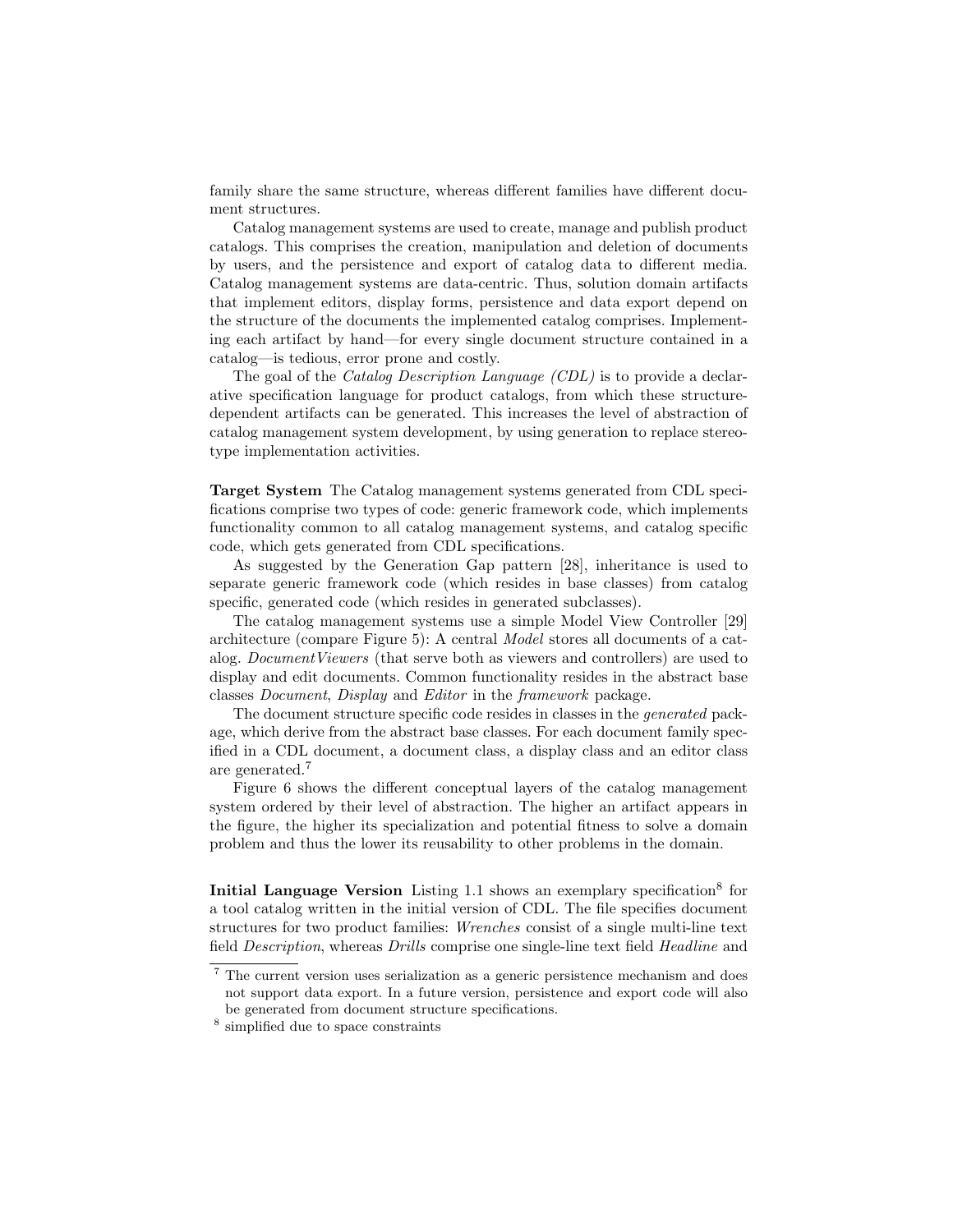

Fig. 5. Framework architecture



Fig. 6. CDL stack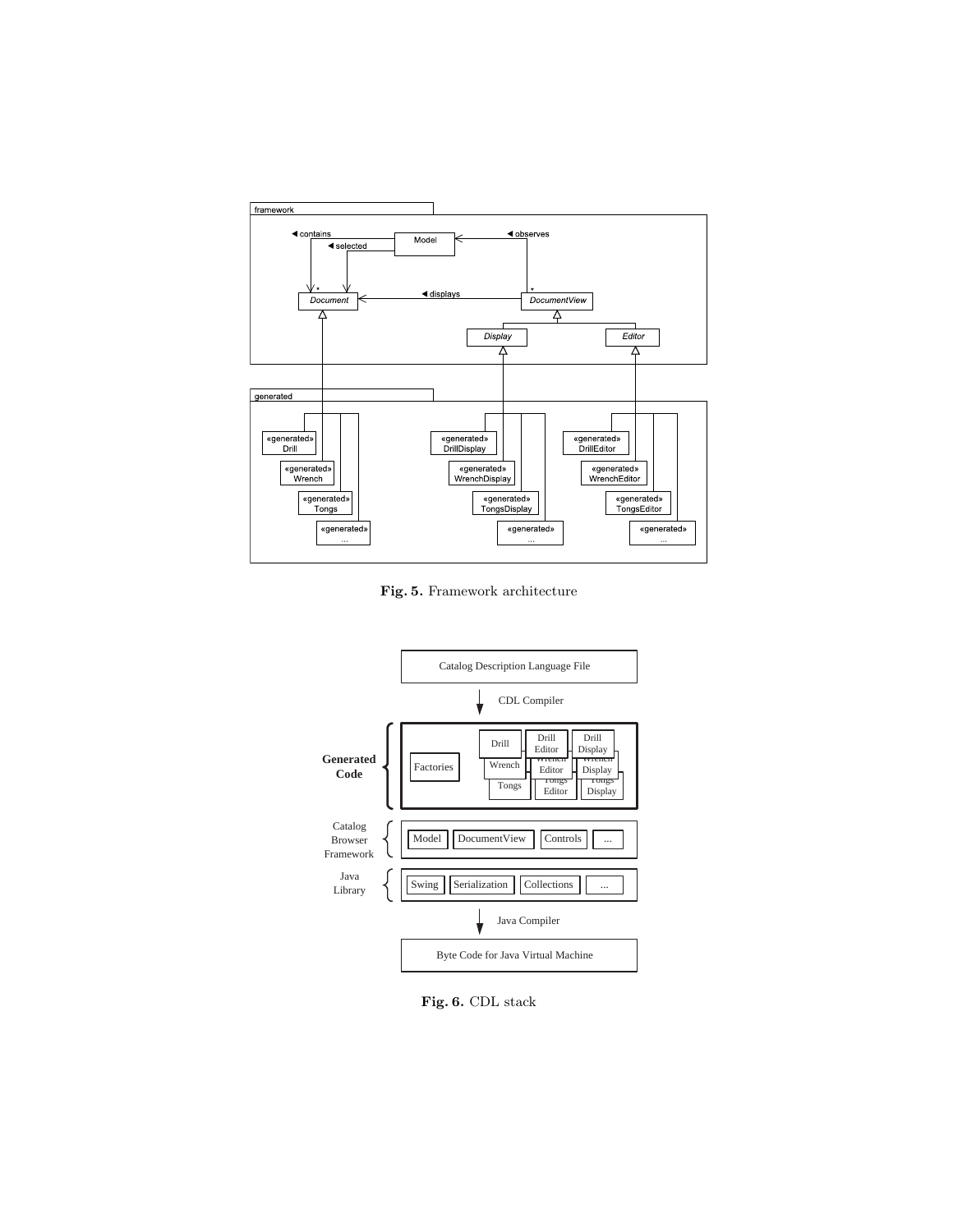two multi-line text fields Description and Shipment. The captions depict field labels displayed in editor forms.

Due to space constraints, the complete specification of CDL and the evolution operations applied during its evolution have been omitted. Refer to [30] for a complete reference of the implementation and evolution of CDL.

```
1 \; \text{version} \; 1\begin{array}{c|c} \n2 & \text{Wrench} & \{ \\
3 & \text{multiline} \n\end{array}3 | multiline Descript caption "Description"; }
\begin{array}{c|c} 5 & \text{Drill} & \{ \\ 6 & single line \end{array}6 | singleline Headline caption "Family";
7 multiline Descript caption "Description";<br>8 multiline Shipment caption "Shipment Info
\begin{array}{c|c} \hline \text{8} & \text{multiline} & \text{Shipment} \\ \hline \end{array} shipment \begin{array}{c} \text{Caytion} & \text{N} \\ \text{Shipment} & \text{Info} \end{array}
```
Listing 1.1. CDL file in version 1

### 6.2 Evolving the Language

As is typical for incremental development, the first language version only comprises a small set of core language elements. Instead of designing the complete language up-front, we will grow it in small steps. This saves us from the effort and cost of performing a domain and variability analysis for our DSL. Furthermore, as we employ the first version of CDL to create catalog specifications, our understanding of the domain grows and we get feedback on our language design. Based on this feedback, we can make founded decisions on how to evolve the language.

In the following, we present two exemplary evolution steps: A relatively simple transformation that changes the concrete syntax, and a more complex transformation that restructures the language in a non-local way.

Local transformation As a first change, we decide to make the concrete syntax of CDL more expressive, by adding the keywords catalog, document and field and encapsulating the documents of a catalog in curly braces. Since this change only affects the concrete syntax of our language and leaves its abstract syntax unchanged, no semantic rules have to be updated.

Listing 1.2 depicts the required evolution operations. Line 2 contains a Language Evolution Language statement that inserts the keyword catalog into the production Cat in the DSL Dictionary. lbl is the label of the new catalog keyword, docs is the label of the dictionary element before which the new keyword gets inserted. <sup>9</sup> The statements in lines 3-10 behave accordingly for the braces and remaining keywords.

<sup>&</sup>lt;sup>9</sup> In Lever, every part of a DSL Dictionary is labeled—language evolution operations can thus refer to the DSL Dictionary elements they work on by their names.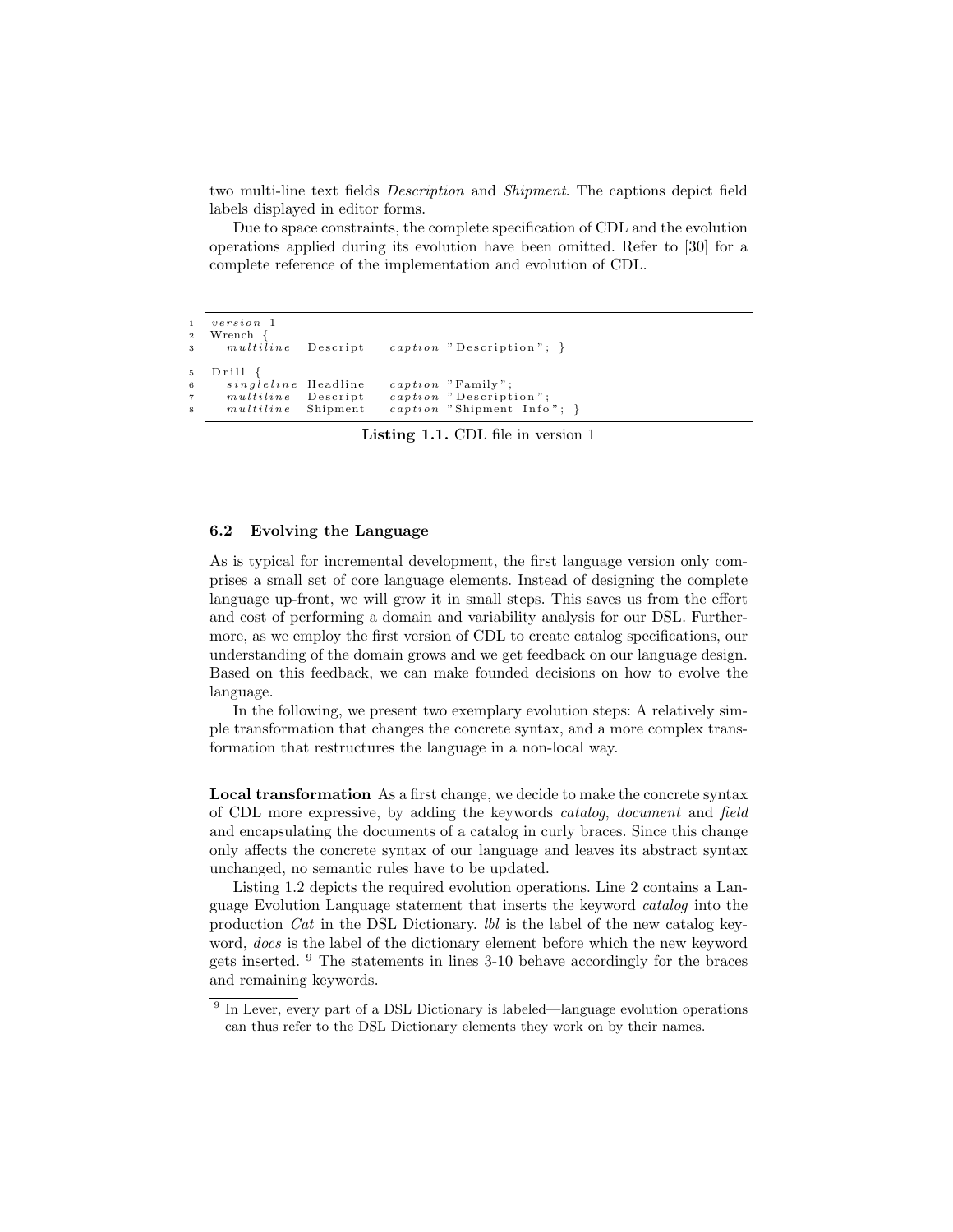These evolution statements offer a high level of abstraction to the DSL developer, since they transform both the DSL Dictionary and the syntax tree. Listing 1.3 shows the CDL file after transformation. The new keywords introduced by the evolution operations are depicted in bold font.

```
_1 \# Add catalog keyword and brackets
\frac{1}{2} insert_lit_before ("lbl", "catalog","docs","Cat");
_3 |insert_lit_behind("open", "{", "label", "Cat");
_4 |insert_lit_behind("close","}","docs","Cat");
6 \mid #Add document keyword
7 \mid \text{insert\_lit\_before("label", "doc", "name", "Doc");}9 \text{ }\#Add \text{ } field \text{ } keyword_{^{10}}\mid insert_lit_behind ( "label" , "fld" , "type" , "Field") ;
```
Listing 1.2. Evolution operations for version 2

```
1 \vert version \vert 22 \cdot \cdot catalog {
3 document Wrench {
4 | multiline field Descript caption "Description"; }
6 \mid document D r ill {
\begin{array}{c|c|c|c|c} \hline \tau & & & \text{singleline field} & \text{Headline} & & \text{caption} & \text{"Family"}\,; \\ \hline \end{array} \quad \begin{array}{c} \hline \pi ult iline & \text{field} & \text{Description} & \text{coportion} & \text{?} \\\hline \end{array}8 multiline field Descript<br>9 multiline field Shipment
9 | multiline field Shipment caption "Shipment Info"; }
10 \mid \}
```
Listing 1.3. CDL file in version 2: local change of concrete syntax

Non-local transformation At this stage of development, we receive the requirement that a catalog management system must support users that speak different languages. As a consequence, catalog descriptions must be extended to support field labels in multiple languages. We decide to extract the field captions from the field definitions in order to preserve readability in the presence of many languages.

Listing 1.4 shows the CDL file after transformation. Lines 11-19 have been created by the evolution operations. Now that the labels have been extracted into a captions region, further captions regions can be added for additional languages.

This evolution scenario is an example for a non-local restructuring. It cannot be specified completely using high-level Language Evolution Language State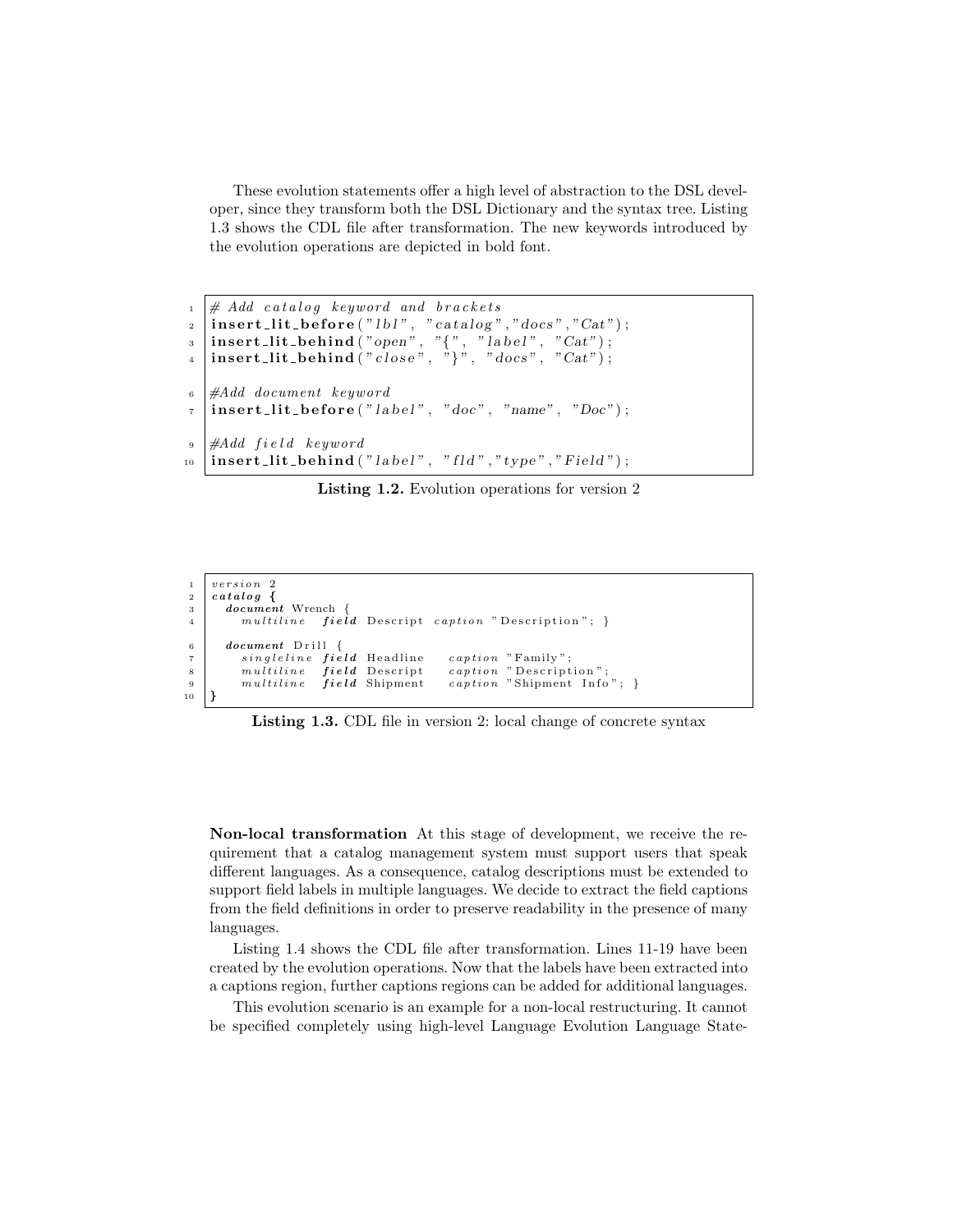ments alone. Rather, statements from the low level grammar and word evolution languages have been used to perform this evolution step.  $^{10}$ 

```
\begin{array}{c|cc}\n 1 & version & 2 \\
 2 & catalog & 1\n\end{array}\ c \ a \ t \ a \ l \ o \ g \ \ \ \{3 document Wrench {
4 multiline field Descript; }
6 document D rill {
         single line field Headline;
 8 multiline field Descript;<br>9 multiline field Shipment; }
11 captions english {
12 Wrench {<br>
Descript "Description"; }
15 Drill {
16 Headline "Family";
17 Descript "Description";
_{18} Shipment "Shipment Info"; }
19 \mid \}
```
Listing 1.4. CDL file in version 3: non-local restructuring

# 7 Conclusion

DSLs are a promising approach to increase the productivity of software development through raising the level of abstraction and providing powerful generative techniques. However, DSLs are expensive to build and even more expensive to maintain. The concepts and implementation techniques presented in this paper allow a new style of DSL development and maintenance by incremental step-wise evolution. This strategy renders the critical task of domain analysis less timeconsuming and critical and significantly reduces the costs of changing a DSL by

- 1. automatically transforming all existing words in previous versions of the DSL and
- 2. providing prototypical tool-support for the adaptation of the DSL compiler.

As shown with the exemplary product catalog description language, DSL architects are enabled to introduce flexibility into the DSL as needed at any time. The key to this flexibility is the transformation tool Lever (language evolver) that itself implements a powerful DSL for grammar, word, and coupled transformation for the consistent manipulation of DSLs.

As shown in this paper, a tool like Lever contributes to the construction of more powerful DSLs that span several levels of abstractions because this can

 $10$  The evolution script comprises about 20 evolution operations and has been left out of this paper for brevity.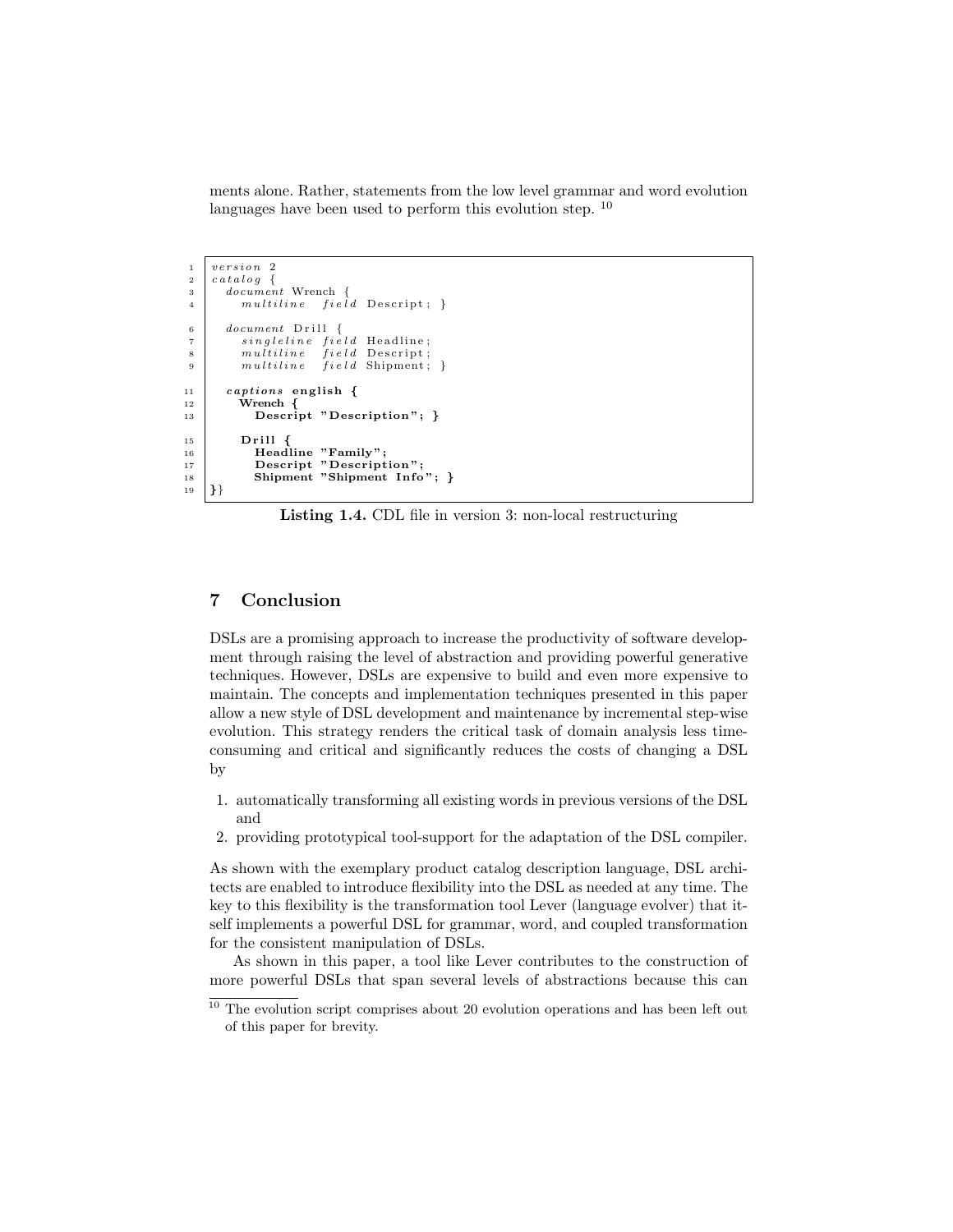only be done realistically by structuring the compilation process into a sequence of generation steps with a corresponding set of DSLs. Building and maintaining such a sequence of DSLs without tool supported and coupled transformation of grammars and words seems highly impractical.

Clearly, this work leaves room for interesting future work. One open question is how to further automate the adaption of the compiler and other language processing tools according to chances of the language. Another question that we will further investigate in the future is the actual construction of realistically applicable multi-level DSLs with the tool Lever implemented as part of the work presented in this paper.

### References

- 1. van Deursen, A., Klint, P., Visser, J.: Domain-specific languages: An annotated bibliography. SIGPLAN Notices 35(6) (2000) 26–36
- 2. Lientz, B.P., Bennet, P., Swanson, E.B., Burton, E.: Software Maitenance Management. Addison Wesley, Reading (1980)
- 3. STSC: Software Reengineering Assessment Handbook v3.0. Technical report, STSC, U.S. Department of Defense (March 1997)
- 4. Pigoski, T.M.: Practical Software Maintenance. Wiley Computer Publishing (1996)
- 5. Deursen, A., Klint, P.: Little languages: little maintenance? Technical report, Amsterdam, The Netherlands (1997)
- 6. Mernik, M., Heering, J., Sloane, A.: When and how to develop domain-specific languages. Technical Report SEN-E0517, CWI (December 2005)
- 7. Stützle, R.: Wiederverwendung ohne Mythos: Empirisch fundierte Leitlinien für die Entwicklung wiederverwendbarer Software. PhD thesis, Technische Universität München (April 2002) (Engl.: Reuse without Myth).
- 8. Lehman, M., Ramil, J.F., Wernick, P.D., Perry, D.E., Tursky, W.M.: Metrics and laws of software evolution - the nineties view (1997)
- 9. Chaitin, G.: Register allocation and spilling via graph coloring. SIGPLAN Not. 39(4) (2004) 66–74
- 10. McIlroy, M.: Mass produced software components. In Naur, P., Randell, B., eds.: Software Engineering, Garmisch, Germany, NATO Science Committee (October 1968) 138–155
- 11. Panas, T., Löwe, W., Asmann, U.: Towards the unified recovery architecture for reverse engineering. In: SERP'03. Volume 1., Las Vegas, NV, CSREA Press (June 2003) 854–860
- 12. Eisenecker, U.W., Czarnecki, K.: Generative Programmierung. Addison-Wesley, München (2002)
- 13. Visser, E.: A survey of strategies in program transformation systems. Electronic Notes in Theoretical Computer Science 57 (2001)
- 14. Klint, P., Lämmel, R., Verhoef, C.: Toward an engineering discipline for grammarware. ACM Trans. Softw. Eng. Methodol. 14(3) (2005) 331–380
- 15. Lämmel, R.: Grammar Adaptation. In: Proc. Formal Methods Europe (FME) 2001. Volume 2021 of LNCS., Springer-Verlag (2001) 550–570
- 16. Lämmel, R., Wachsmuth, G.: Transformation of SDF syntax definitions in the ASF+SDF Meta-Environment. In: Proc. of the 1st Workshop on Language Descriptions, Tools and Applications (LDTA'01), publisher  $=$ . (April 2001)